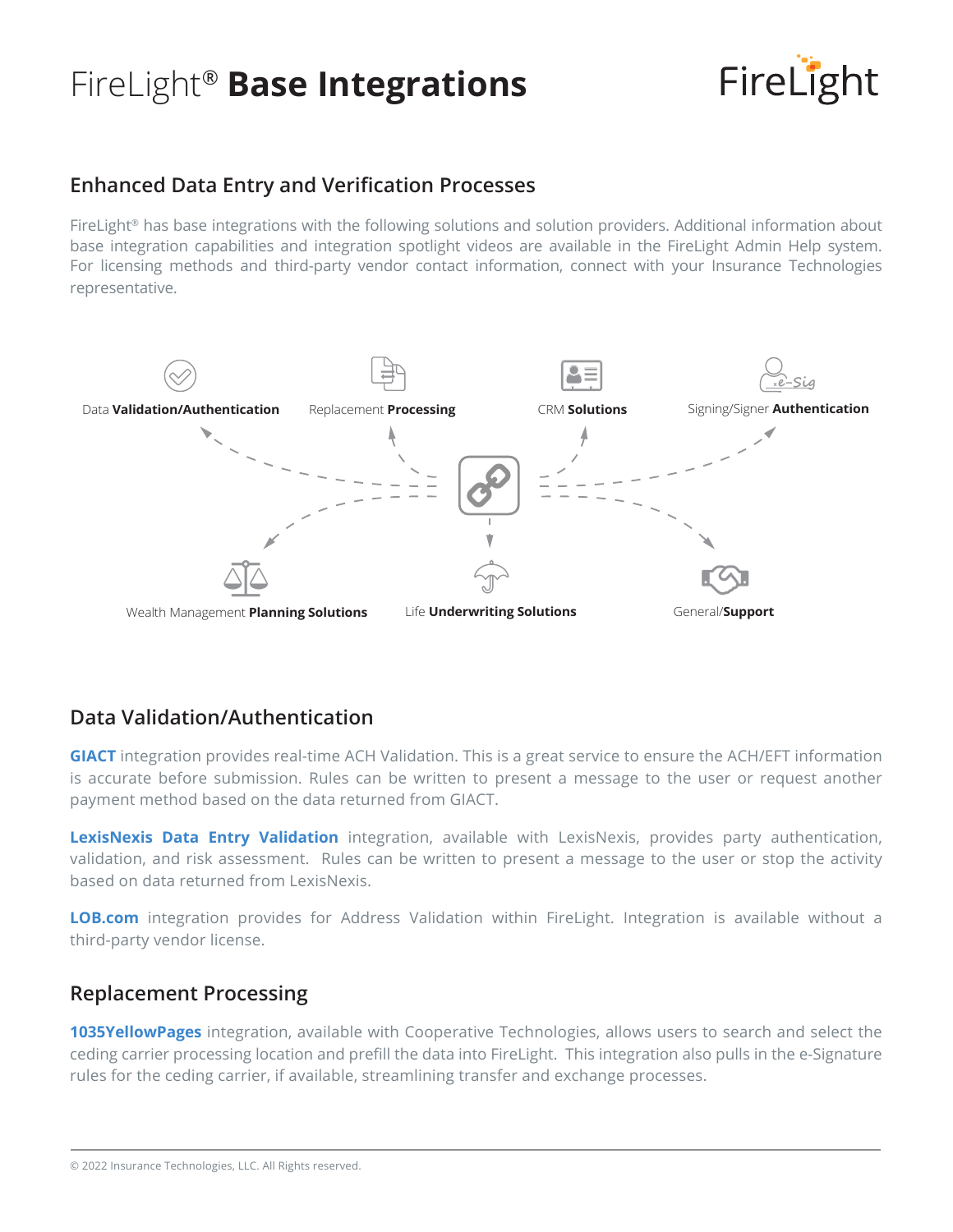## FireLight® **Base Integrations**



### **CRM Solutions**

**Google** integration pulls data from the Google search engines for prefilling address data fields within FireLight. Integration is available without a third-party vendor license.

**NPIS** integration enables advisors to look up doctor and doctor's office details and prefill data fields within FireLight. Integration is available without a third-party vendor license.

**Redtail** integration pulls in client data from the Redtail CRM into FireLight, providing a fast, easy, and accurate data entry process.

**Salesforce** integration provides a quick and accurate data entry experience by enabling FireLight users to pull their client data from Salesforce CRM into FireLight.

**WhitePages.com** pulls in Whitepages data and prefills data fields in FireLight, simplifying and accelerating the data entry process.

#### **Life Underwriting Solutions**

**APPS Paramed Exam Scheduling** integration allows for a Paramed exam to be scheduled through FireLight by sending basic proposed insured's demographics and account information to APPs Schedule4Real Paramed online ordering system. Pending case status is returned for the agent to track the status post submission.

**ExamOne Paramed Exam Scheduling** integration allows for a Paramed exam to be scheduled through FireLight by sending basic proposed insured's demographics and account information to ExamOneScheduleNow Paramed online ordering system. Pending case status is returned for the agent to track the status post submission.

**LexisNexis Risk Classifier** integration communicates with LexisNexis Risk Classifier service to receive a risk score and reason codes based on a collection of risk values with motor vehicle and credit records on an individual, which can control messages and rules in FireLight for underwriting decisions.

**Milliman IRIX®** integration allows clients to automate their underwriting by performing real-time prescription history and other mortality risk assessment analysis to provide underwriting decisions and scores on individual life insurance applicants while inside the FireLight life application.

**Swiss Re Magnum Pure** integration embeds the Magnum Pure automated underwriting interview within FireLight to gather underwriting data for life applications. The data and underwriting decision retrieved from Magnum can be used in messages and rules in FireLight.

**Reinsurance Group of America (RGA) AURA NEXT** integration embeds the automated underwriting interview within FireLight for a seamless experience. The data and underwriting decision retrieved from AURA NEXT can be used in messages and rules in FireLight.

© 2022 Insurance Technologies, LLC. All Rights reserved. The information represented in this document has been accumulated as a courtesy to highlight areas of core competence specific to Insurance Technologies, LLC. Please do not share this document with any party external to your company.